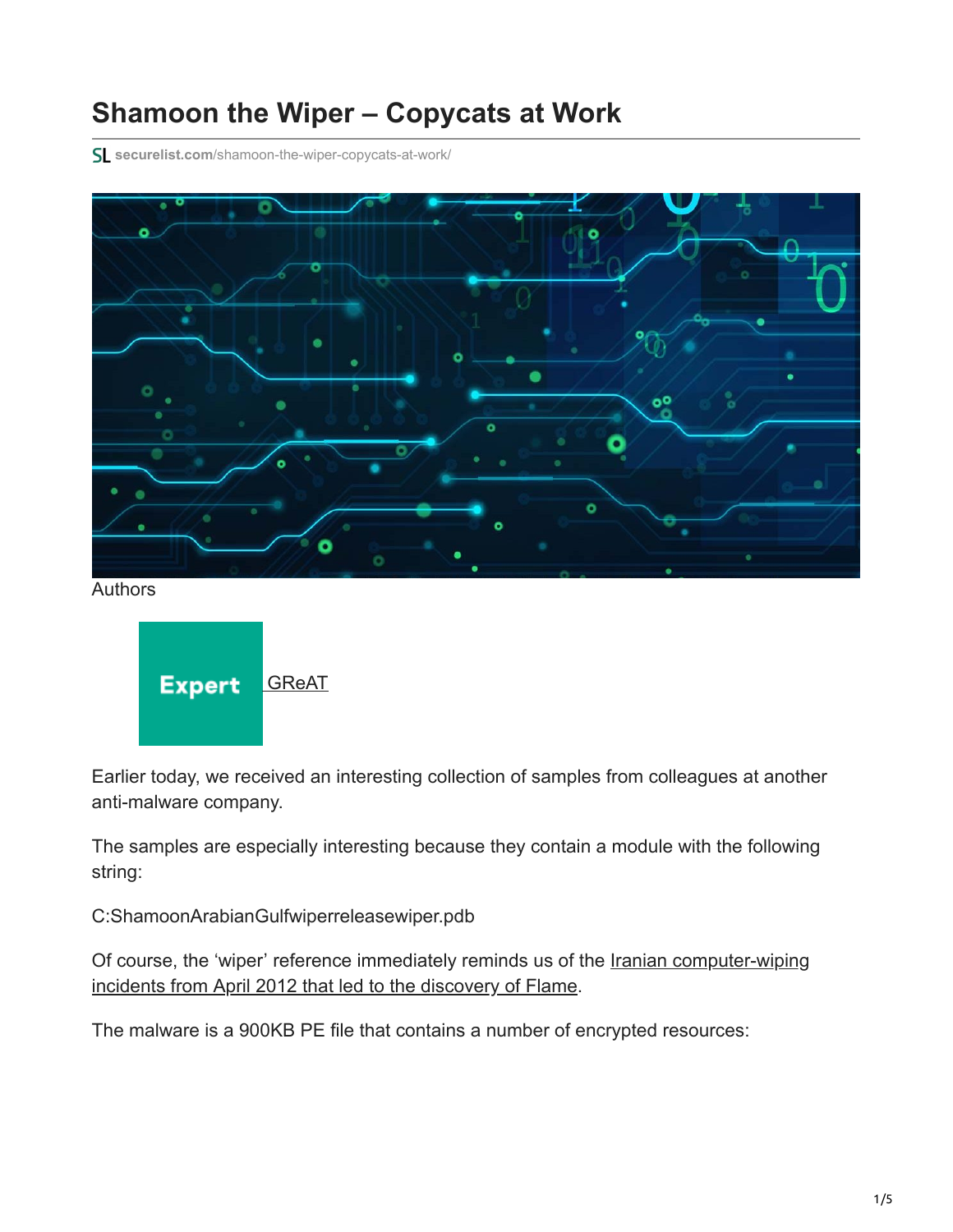



The resources 112, 113 and 116 are encrypted using a 4 byte XOR operation. They keys for decryption, including another resource from one of the binaries are:

{0x25, 0x7f, 0x5d, 0xfb}

{0x17, 0xd4, 0xba, 0x00}

{0x5c, 0xc2, 0x1a, 0xbb}

{0x15, 0xaf, 0x52, 0xf0}

The malware appears to be collecting information about ?interesting^ files on the infected system:

dir "C:Documents and Settings" /s /b /a:-D 2>nul | findstr -i download 2>nul >f1.inf

dir "C:Documents and Settings" /s /b /a:-D 2>nul | findstr -i document 2>nul >>f1.inf

dir C:Users /s /b /a:-D 2>nul | findstr -i download 2>nul >>f1.inf

dir C:Users /s /b /a:-D 2>nul | findstr -i document 2>nul >>f1.inf

dir C:Users /s /b /a:-D 2>nul | findstr -i picture 2>nul >>f1.inf

dir C:Users /s /b /a:-D 2>nul | findstr -i video 2>nul >>f1.inf

dir C:Users /s /b /a:-D 2>nul | findstr -i music 2>nul >>f1.inf

dir "C:Documents and Settings" /s /b /a:-D 2>nul | findstr -i desktop 2>nul >f2.inf

dir C:Users /s /b /a:-D 2>nul | findstr -i desktop 2>nul >>f2.inf

dir C:WindowsSystem32Drivers /s /b /a:-D 2>nul >>f2.inf

dir C:WindowsSystem32Config /s /b /a:-D 2>nul | findstr -v -i systemprofile 2>nul >>f2.inf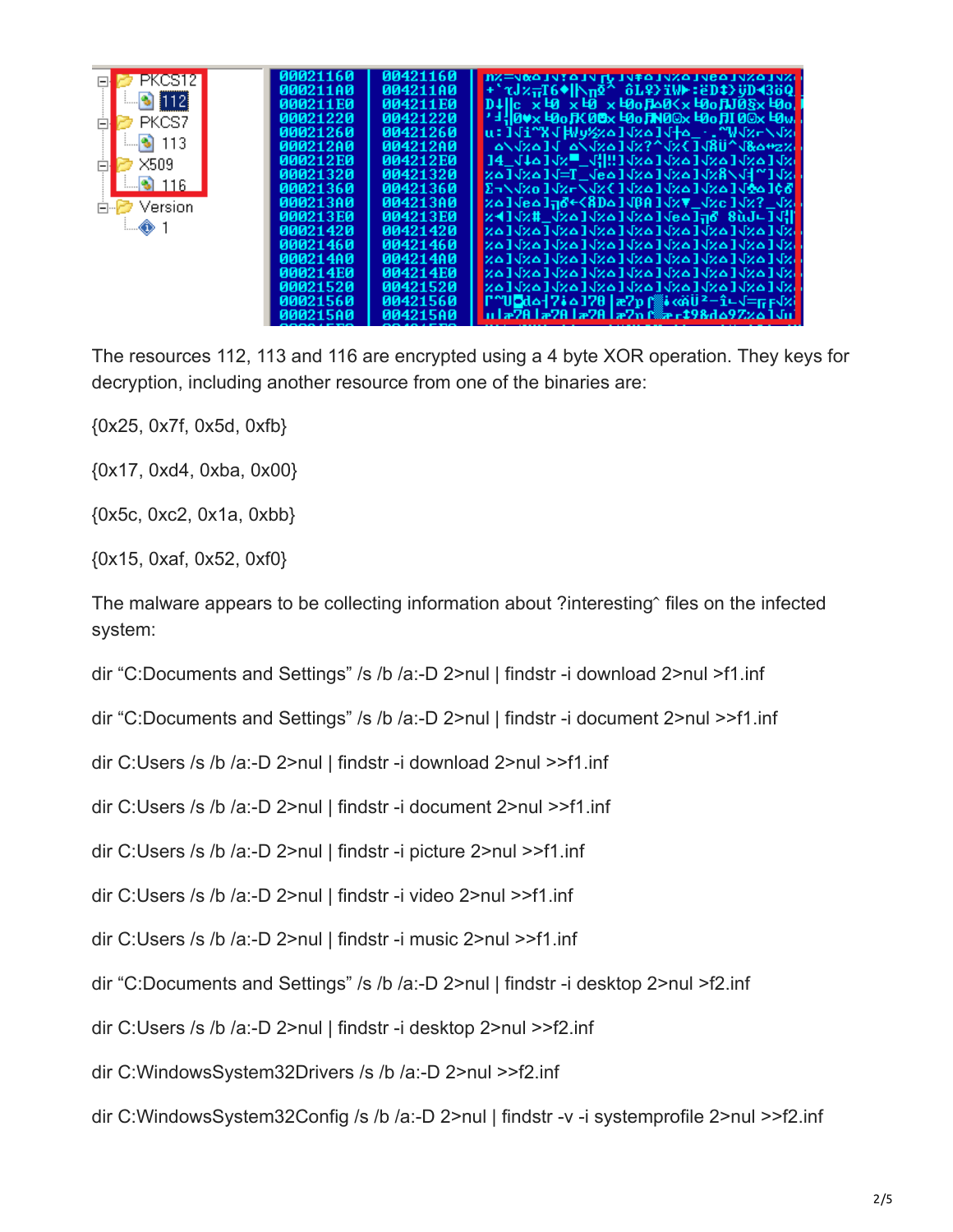dir f1.inf /s /b 2>nul >>f1.inf

dir f2.inf /s /b 2>nul >>f1.inf

Inside resource 112, another resource (101) exists which contains a signed disk driver:

| <b>Digital Signature Details</b>                                      |                                        |                |  |         |                  | $2$ $\times$ |
|-----------------------------------------------------------------------|----------------------------------------|----------------|--|---------|------------------|--------------|
| General   Advanced                                                    |                                        |                |  |         |                  |              |
| <b>Digital Signature Information</b><br>This digital signature is OK. |                                        |                |  |         |                  |              |
| Signer information                                                    |                                        |                |  |         |                  |              |
| Name:                                                                 | <b>EldoS Corporation</b>               |                |  |         |                  |              |
| E-mail:                                                               | info@eldos.com                         |                |  |         |                  |              |
| Signing time:                                                         | Wednesday, December 28, 2011 7:52:15 P |                |  |         |                  |              |
|                                                                       |                                        |                |  |         | View Certificate |              |
| Countersignatures                                                     |                                        |                |  |         |                  |              |
| Name of sign                                                          | E-mail addre                           | Timestamp      |  |         |                  |              |
| GlobalSign Ti Not available                                           |                                        | Wednesday, Dec |  |         |                  |              |
|                                                                       |                                        |                |  | Details |                  |              |
|                                                                       |                                        |                |  |         | OK               |              |

The disk driver itself does not appear to be malicious. However, it is used for raw disk access by the malware components to wipe the MBR of infected systems.

Interestingly, the driver is signed by EldoS Corporation, a company that has a mission to *? Help people feel confident about integrity and security of valuable information,* according to [their website.](https://www.eldos.com/)

Also:

*EldoS Corporation is an international company specializing in development of securityrelated software components for corporate market and individual software developers.*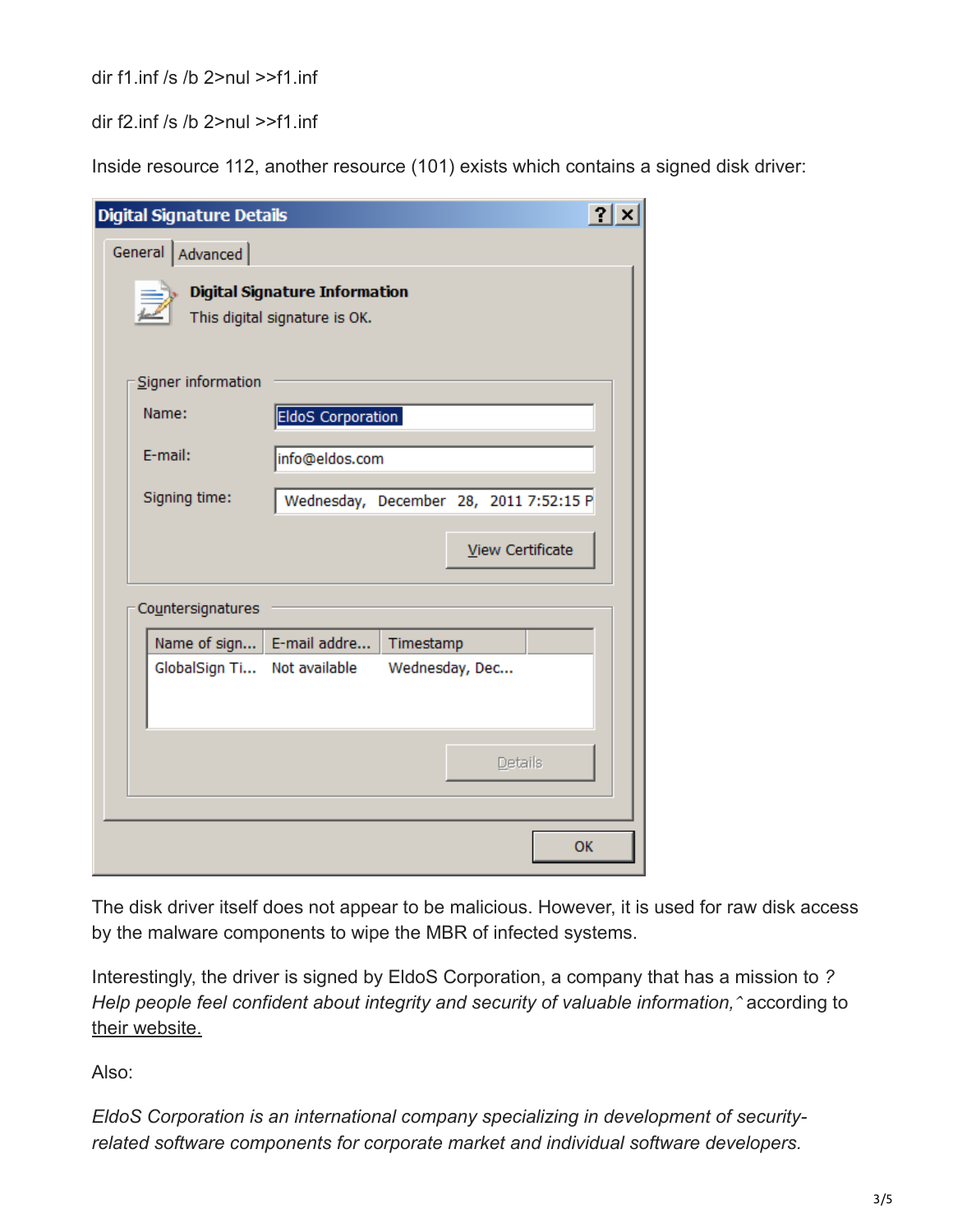Of course, one big question emerges: ?Is this the malware known as Wiper, that attacked Iran in April 2012?

**Our opinion, based on researching several systems attacked by the original Wiper, is that it is not. The original ?Wiper was using certain service names (?RAHD…) together with specific filenames for its drivers (?%temp%~dxxx.tmp) which do not appear to be present in this malware. Additionally, the original Wiper was using a certain pattern to wipe disks which again is not used by this malware.**

It is more likely that this is a copycat, the work of a script kiddies inspired by the story. Nowadays, destructive malware is rare; the main focus of cybercriminals is financial profit. Cases like the one here do not appear very often.

We detect the 32 bit components of the malware as Trojan.Win32.EraseMBR.a. The 64 bit component is detected as Trojan.Win64.EraseMBR.a. We proactively detected the main dropper by heuristics as "HEUR:Trojan.Win32.Generic"

PS: We are not yet sure of the meaning of ?Shamoon^. It could be a reference to the Shamoon College of Engineering http://www.sce.ac.il/eng/. Or, it could simply be the name of one of the malware authors. Shamoon is the equivalent of Simon in Arabic.

**Update(17 Aug 2012)**: Our friends from Seculert have posted their own analysis of the [Shamoon attack. They suggest it is a two stage attack, with lateral movement.](https://web.archive.org/web/20120820024808/http://blog.seculert.com/2012/08/shamoon-two-stage-targeted-attack.html)

**Update(17 Aug 2012)**: During the past 24 hours, we have collected telemetry from our users on Trojan.Win32.EraseMBR.a sightings. So far, there are only two reports, both from China, which appear to be security researchers. So we can conclude that the malware is not widespread and it was probably only used in very focused targeted attacks.

- [APT](https://securelist.com/tag/apt/)
- [Microsoft](https://securelist.com/tag/microsoft/)
- [Targeted attacks](https://securelist.com/tag/targeted-attacks/)
- $\cdot$  [Trojan](https://securelist.com/tag/trojan/)
- [Wiper](https://securelist.com/tag/wiper/)

Authors

## Expert **[GReAT](https://securelist.com/author/great/)**

Shamoon the Wiper – Copycats at Work